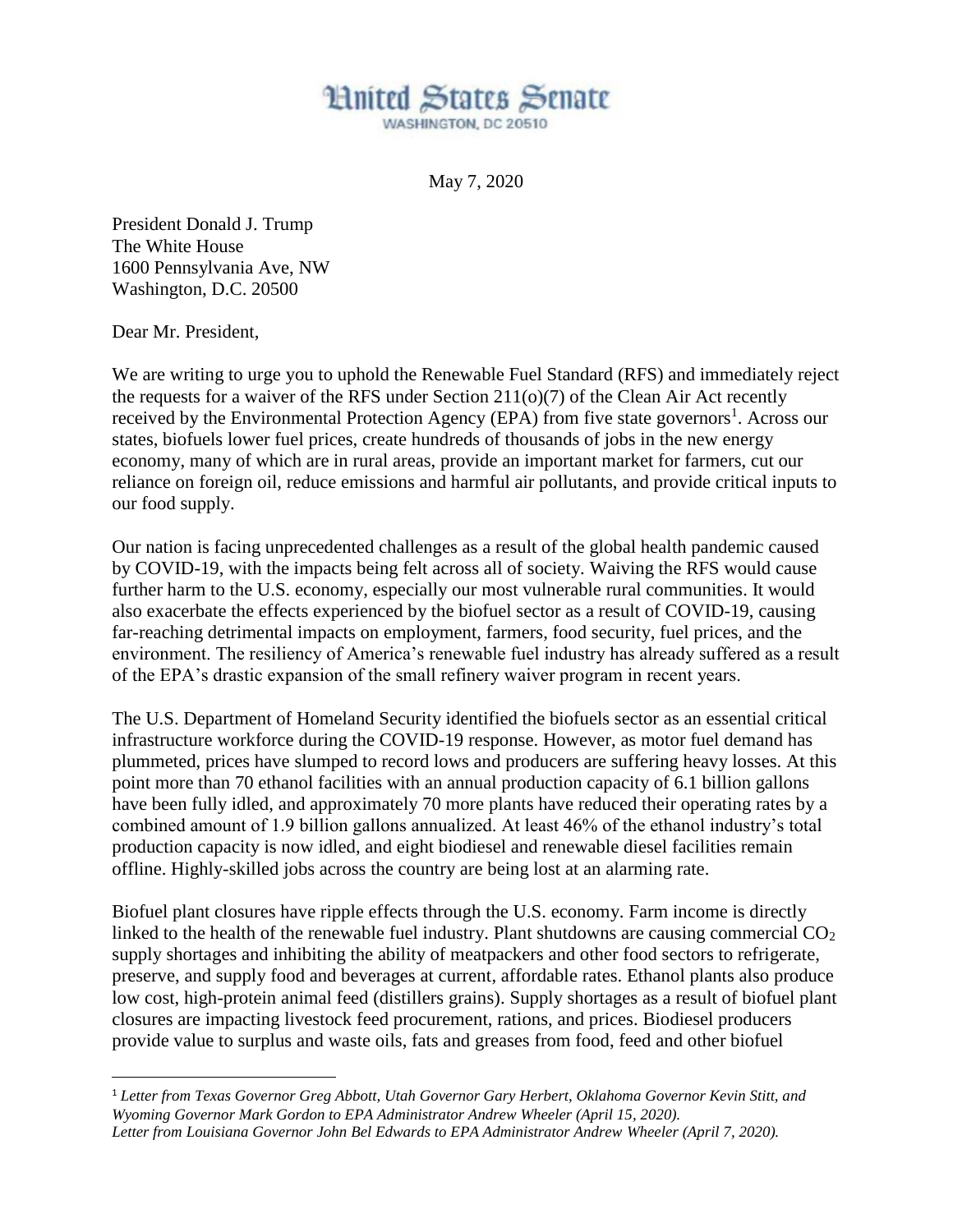production. Without the biodiesel industry, excess feedstocks will clog the supply chain, causing livestock producers to potentially raise prices for consumers. Removing biofuels from gasoline and diesel will also lead to an increase of greenhouse gas emissions, particulate matter, and toxics – causing degradation to our air quality.

Recent requests for a waiver of the RFS are unjustified and clearly do not satisfy the rigorous requirements necessary for EPA consideration. RFS waivers can only be granted by EPA if there is a demonstration of "severe harm" to the economy or environment of a state, region or the United States that is directly caused by the RFS. None of these standards are met today and the following reasons clearly demonstrate the case for rejecting the waiver requests:

- Challenging market conditions in the oil sector are the direct result of oversupply from international competitors combined with falling gasoline, diesel and jet fuel demand as a result of the COVID-19, not the RFS.
- The RFS already accommodates demand reductions and provides flexibility to reflect the reality of motor fuel demand. EPA translates the annual RFS requirements into a percentage share of gasoline and diesel. Thus, the existing structure of the RFS regulations already results in an oil refiner's renewable volume obligations being proportionally reduced if overall motor fuel demand drops over the year.
- EPA has repeatedly found that RIN prices do not negatively impact refiners, a position reinforced by the  $10<sup>th</sup>$  Circuit court in January<sup>2</sup>. In addition, a record-large supply of RINs is available to refiners today, largely as a consequence of EPA's abusive expansion of the small refinery exemption program, so the threat of high RIN prices is currently nonexistent.

We urge you to direct the EPA to reject all calls to waive the RFS. The RFS is more important now than ever as farmers, the biofuel sector, and rural America struggle to remain operating amid the COVID-19 crisis.

Sincerely

Tina Smith Joni K. Ernst United States Senator United States Senator

Debbie Stabenow Charles Grassley United States Senator United States Senator

Gary Peters Roy Blunt United States Senator United States Senator

Richard J. Durbin Deb Fischer United States Senator United States Senator

 $\overline{a}$ 

<sup>2</sup> Renewable Fuels Assn. v. EPA, No. 18-9533 (10th Cir. 2020)